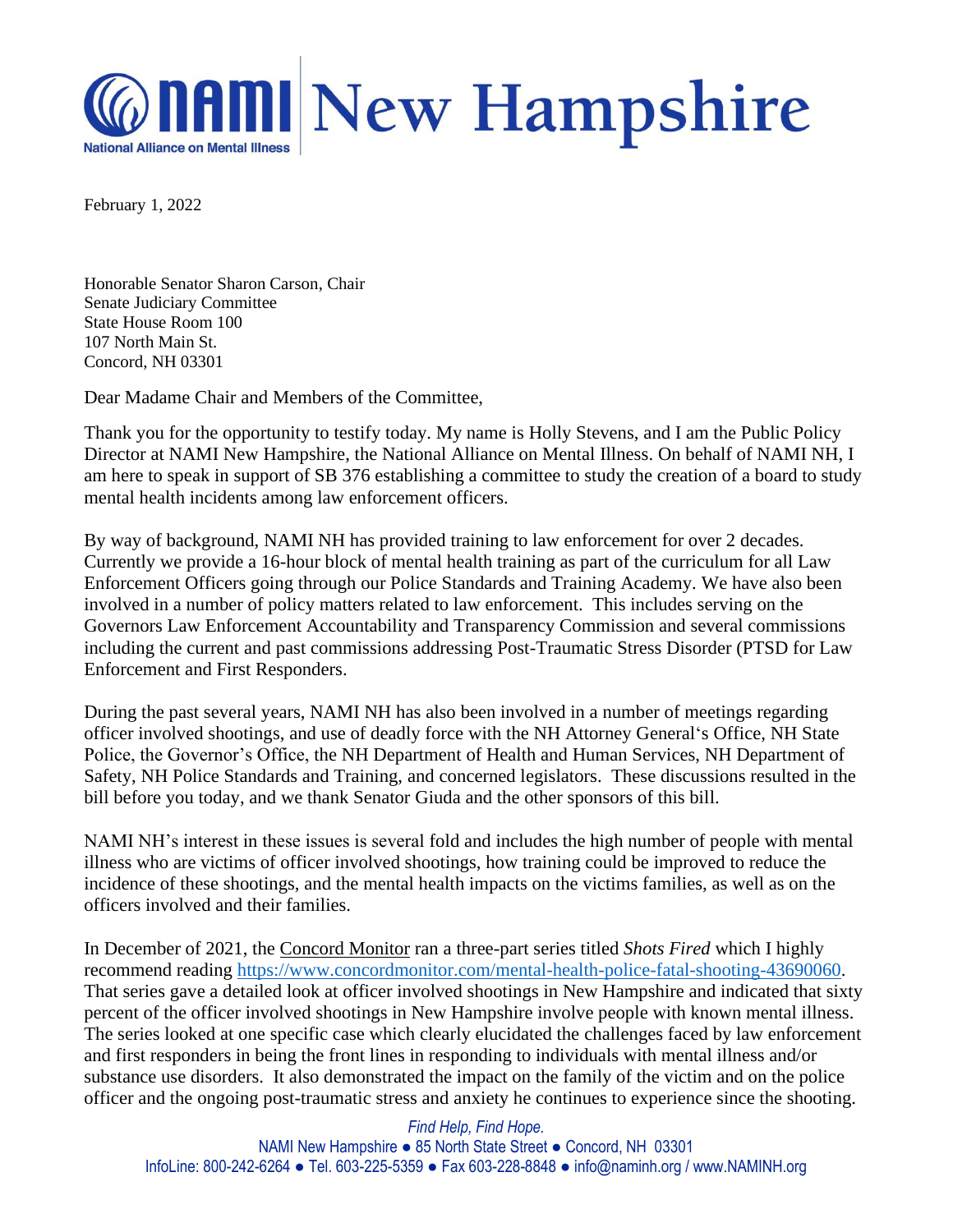This bill contains two parts. One part would be to expand the availability of the 40-hour Crisis Intervention Team (CIT) Training available to law enforcement/first responders in New Hampshire.

CIT is internationally recognized and often referred to as the "gold standard" for law enforcement in mental health training. CIT is specifically recommended in the May 2015 President's Task Force on 21<sup>st</sup> Century Policing in Pillar 5: Training and Education. That report recommends all law enforcement officers receive CIT training. Over its 30-year history, it has been found to have an evidence base for officer‐level cognitive and attitudinal outcomes. Some departments trained in CIT have noted remarkable outcomes such as decreased arrests and increased engagement in treatment, reduction in use of SWAT teams, and reduction in injuries to law enforcement. More importantly, CIT trained officers and departments across the country are strongly endorsed by people with mental illness and their families who have had CIT trained officers respond to them. Many families indicate that when they are faced with a crisis and need to call law enforcement, they specifically ask for a CIT officer.

One of the biggest challenges of advancing CIT training is that many smaller departments are not able to send people to participate in CIT training due to the costs involved of having to pay overtime in order to cover the shifts of the attending officer. The fiscal note of this bill includes funding to reimburse municipalities for sending people to CIT training.

The other component of this bill establishes a legislative study committee to gather information and make recommendations on forming an ongoing committee to confidentially review incidents of officer involved shootings. The purpose of this committee would not be to review the determination made by the Attorney General's office regarding whether the shooting was legally justified, rather it would be to review what actions might have been taken earlier to avoid the shooting, and whether there are lessons learned which can inform procedural responses in the future, as well as inform law enforcement training.

It is important to note New Hampshire has legislatively created a number of different confidential fatality review committees including ones on domestic violence, infant mortality, suicide, and incapacitated and older adults.

Currently there is a significant gap in the review process of officer involved shootings. The Attorney General's office acknowledges this by placing the following caveat in all of their reports of officer involved shootings.

*"The Attorney General does not investigate or opine on the particular procedures or tactics used by law enforcement officers. Instead, the Attorney General's review of officer-involved use of deadly force incidents consist of a criminal investigation, which is limited to determining whether officers complied with the applicable law."*

An example of this gap can be found in the 144-page report which the Attorney General's office issued in August of 2021, following an officer involved shooting in Claremont – questions which might be pursued by a review committee but were not addressed in the report include:

o Why did the Claremont police fail to take the individual into protective custody or seek to do a compulsory mental status exam when they had contact with him 3.5 hours before the incident